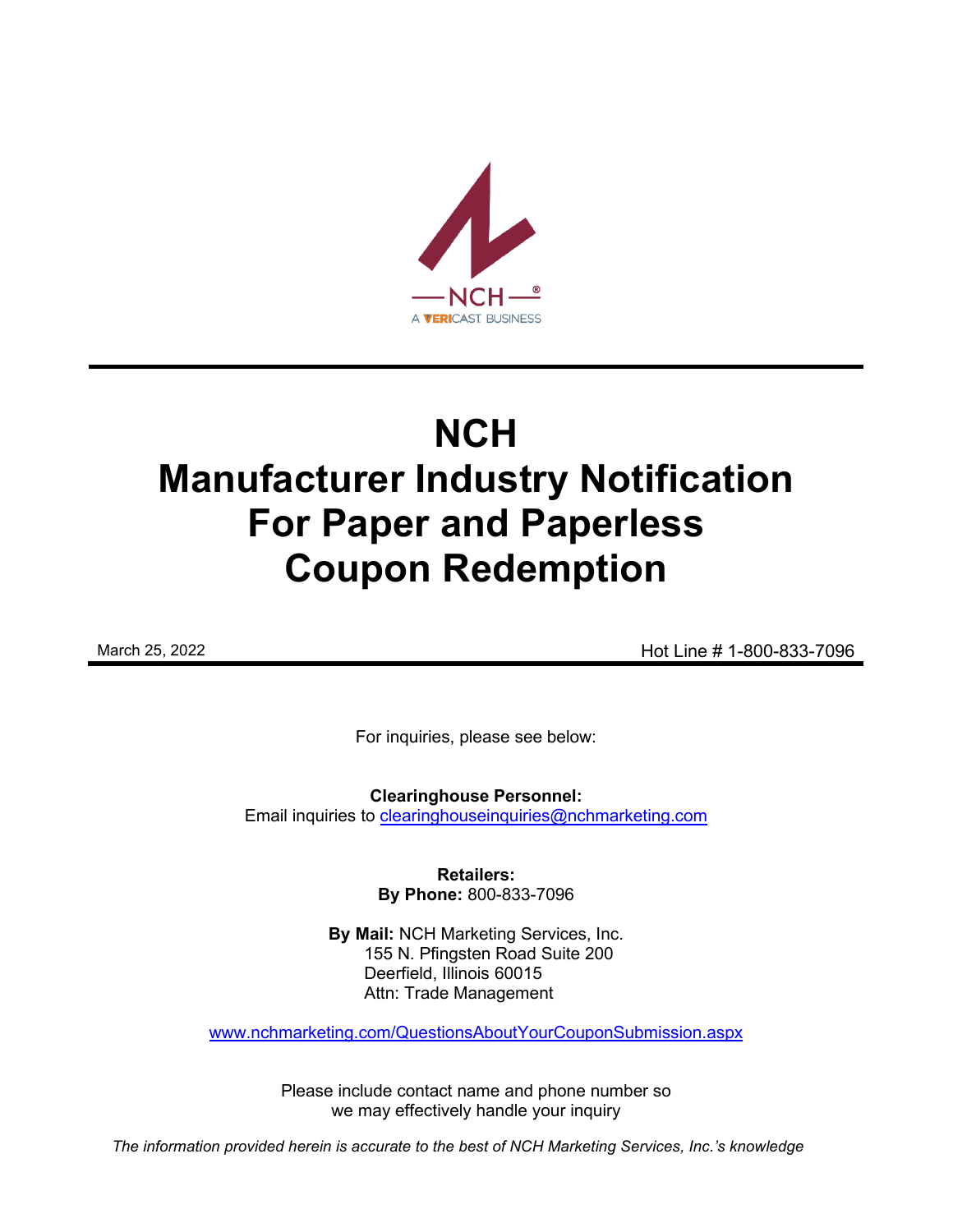# **Glossary**

## **Brands / Products**

Brands / products which the manufacturer has previously couponed on and advised NCH of; may not be all inclusive

## **Family Codes**

Family codes as provided by the manufacturer; may not be all inclusive of the manufacturer's complete family code structure

## **Manufacturer Merger**

A manufacturer merging into an existing NCH client

## **Manufacturer Name Change**

An NCH client changing their corporate name

## **Manufacturer Published Coupon Redemption Policy Updates**

Newly published or updated NCH client Manufacturer Redemption Policies which may be found online at the NCH Retailer Support Center, [www.nchmarketing.com/QuestionsAboutYourCouponSubmission.aspx](http://www.nchmarketing.com/QuestionsAboutYourCouponSubmission.aspx)

## **Manufacturer Redemption Address Change**

An NCH client moving to another agent or beginning to process in-house

## **Manufacturer Redemption Clarification**

Further details pertaining to NCH client company prefixes, brands, family codes, etc.

## **Manufacturer Split**

An NCH client who has sold products to another manufacturer

#### **New NCH Manufacturer**

A manufacturer new to NCH who may or may not have coupons in the marketplace

1

*Invoice and store tags need to reflect full NCH Manufacturer name and number as shown in example below.*

## *Example: ABC Company #9999*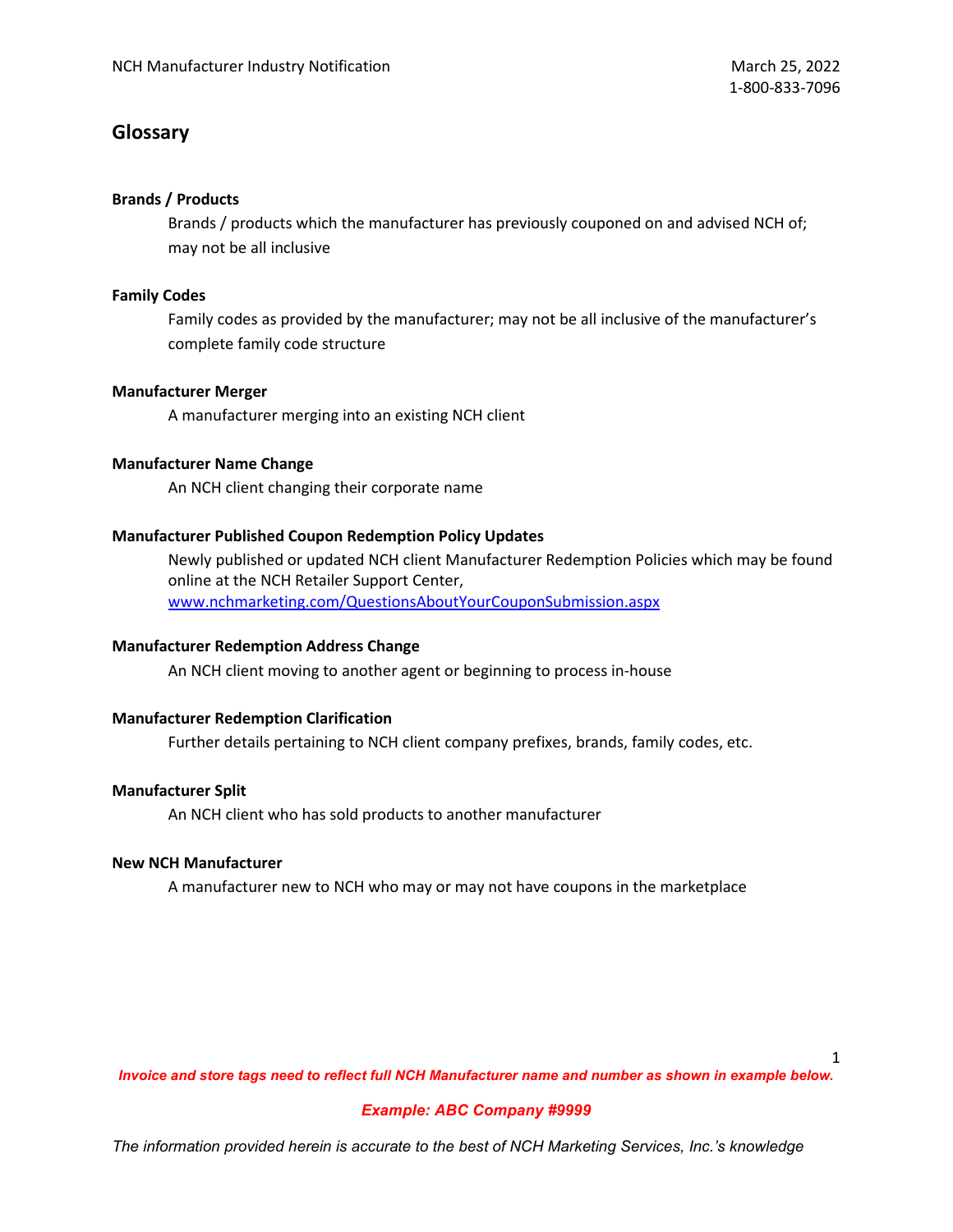## **New NCH Manufacturer**

#### *The information below pertains to both paper and paperless submissions*

| <b>Effective Date:</b>    |                      |                                 |
|---------------------------|----------------------|---------------------------------|
| <b>Manufacturer Name</b>  | <b>Client Number</b> | <b>Prior Redemption Address</b> |
|                           |                      |                                 |
|                           |                      |                                 |
|                           |                      |                                 |
|                           |                      |                                 |
| <b>GS1 Company Prefix</b> | <b>Family Codes</b>  | <b>Brands / Products</b>        |
|                           |                      |                                 |

# **Manufacturer Merger**

*The information below pertains to both paper and paperless submissions. Paperless offers must be reregistered for all agents by Effective Date below. Please email [NRSpaperless@nchmarketing.com](mailto:NRSpaperless@nchmarketing.com) to obtain correct NCH Retailer Services billing ID for Paperless Offer Registration Files.* 

| <b>Effective Date: 4/11/22</b> |                                |                                                                                                                 |                                                             |                                |
|--------------------------------|--------------------------------|-----------------------------------------------------------------------------------------------------------------|-------------------------------------------------------------|--------------------------------|
| <b>Manufacturer Name</b>       | <b>Client</b><br><b>Number</b> | <b>Previous Redemption</b><br><b>Address</b>                                                                    | <b>Merging Into</b>                                         | <b>Client</b><br><b>Number</b> |
| Revlon, Inc                    | 197                            | Elizabeth Arden Inc<br>Inmar Dept. #19346<br>Mfr Rcy Office<br>801 Union Pacific Blyd Ste 5<br>Laredo, TX 78045 | Revlon, Inc #197<br>PO Box 880001<br>El Paso, TX 88588-0001 | 197                            |
| <b>GS1 Company Prefix</b>      | <b>Family Codes</b>            |                                                                                                                 | <b>Brands / Products</b>                                    |                                |
| 0719346                        | All Family Codes               |                                                                                                                 | All Brands                                                  |                                |
| 0608133                        | All Family Codes               |                                                                                                                 | All Brands                                                  |                                |

*Invoice and store tags need to reflect full NCH Manufacturer name and number as shown in example below.*

#### *Example: ABC Company #9999*

*The information provided herein is accurate to the best of NCH Marketing Services, Inc.'s knowledge*

2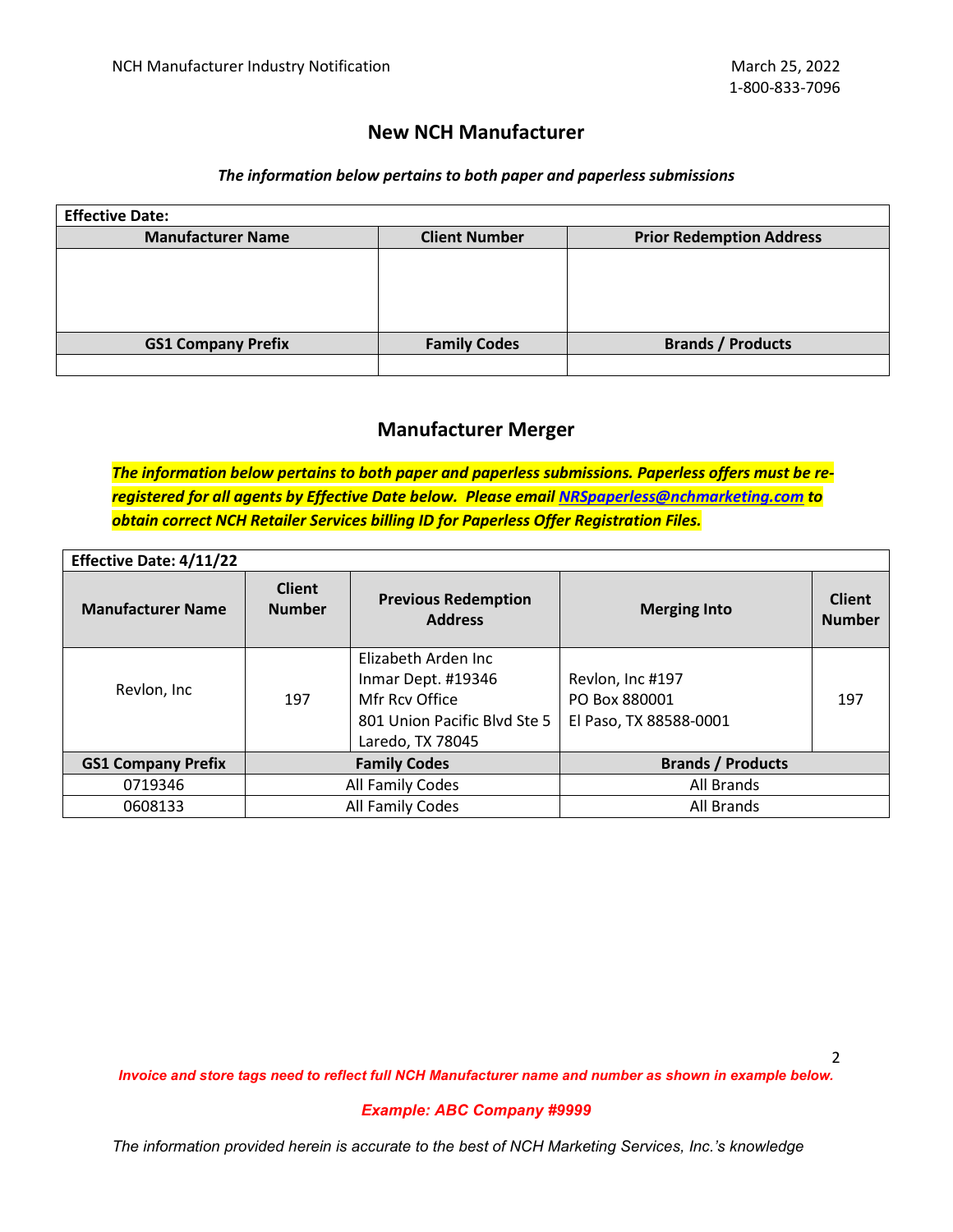# **Manufacturer Split**

*The information below pertains to both paper and paperless submissions. Paperless offers must be reregistered for all agents by Effective Date below. Please email [NRSpaperless@nchmarketing.com](mailto:NRSpaperless@nchmarketing.com) to obtain correct NCH Retailer Services billing ID for Paperless Offer Registration Files.* 

| Effective Date: 4/04/2022                                           |                                |                                                                           |                                |                                |  |
|---------------------------------------------------------------------|--------------------------------|---------------------------------------------------------------------------|--------------------------------|--------------------------------|--|
| <b>Previous Manufacturer Name &amp;</b><br><b>Address</b>           | <b>Client</b><br><b>Number</b> | <b>New Manufacturer Name &amp; Address</b>                                |                                | <b>Client Number</b>           |  |
| Tyson Pet Products #1005<br>PO Box 880001<br>El Paso, TX 88588-0001 | 1005                           | The Blue Buffalo Company #1357<br>PO Box 880001<br>El Paso, TX 88588-0001 |                                | 1357                           |  |
| <b>GS1 Company Prefix</b>                                           |                                | <b>Family Codes</b>                                                       |                                | <b>Brands/Products</b>         |  |
| 0031400                                                             |                                | 100                                                                       |                                | Any Nudges Product             |  |
| 0031400                                                             | 111                            |                                                                           | Any Nudges 3 oz                |                                |  |
| 0031400                                                             | 112                            |                                                                           |                                | Any Nudges 5 oz/6 oz           |  |
| 0031400                                                             | 113                            |                                                                           | Any Nudges 9 oz                |                                |  |
| 0031400                                                             | 114                            |                                                                           | Any Nudges - Trial Pack 4.8 oz |                                |  |
| 0031400                                                             | 120                            |                                                                           |                                | Any Nudges 10 oz or Lgr        |  |
| 0031400                                                             | 121                            |                                                                           | Any Nudges 10 oz/12 oz         |                                |  |
| 0031400                                                             | 122                            |                                                                           |                                | Any Nudges 16 oz/25 oz         |  |
| 0031400                                                             |                                | 123                                                                       |                                | Any Nudges 36 oz               |  |
| 0031400                                                             | 124                            |                                                                           | Any Nudges 40 oz               |                                |  |
| 0031400                                                             | 200                            |                                                                           | Any True Chews Product         |                                |  |
| 0031400                                                             | 211                            |                                                                           |                                | Any True Chews 3-4 oz          |  |
| 0031400                                                             | 212                            |                                                                           |                                | Any True Chews 10-14 oz        |  |
| 0031400                                                             | 213                            |                                                                           | Any True Chews 20-22 oz        |                                |  |
| 0031400                                                             | 214                            |                                                                           |                                | Any True Chews Grain Free 8 oz |  |
| 0031400                                                             | 300                            |                                                                           |                                | Any True Chews Pork Product    |  |

| Effective Date: 4/04/2022                                                |                                |                                                                     |  |                        |
|--------------------------------------------------------------------------|--------------------------------|---------------------------------------------------------------------|--|------------------------|
| <b>Previous Manufacturer Name &amp;</b><br><b>Address</b>                | <b>Client</b><br><b>Number</b> | New Manufacturer Name & Address                                     |  | <b>Client Number</b>   |
| The Kraft Heinz Company #1539<br>PO Box 880001<br>El Paso, TX 88588-0001 | 1539                           | Emmi Roth USA, Inc #1542<br>PO Box 880001<br>El Paso, TX 88588-0001 |  | 1542                   |
| <b>GS1 Company Prefix</b>                                                | <b>Family Codes</b>            |                                                                     |  | <b>Brands/Products</b> |
| 0070277                                                                  | All Family Codes               |                                                                     |  | <b>Athenos Cheese</b>  |
| 0070277                                                                  | All Family Codes               |                                                                     |  | Athenos Pita Chips     |

3

*Invoice and store tags need to reflect full NCH Manufacturer name and number as shown in example below.*

#### *Example: ABC Company #9999*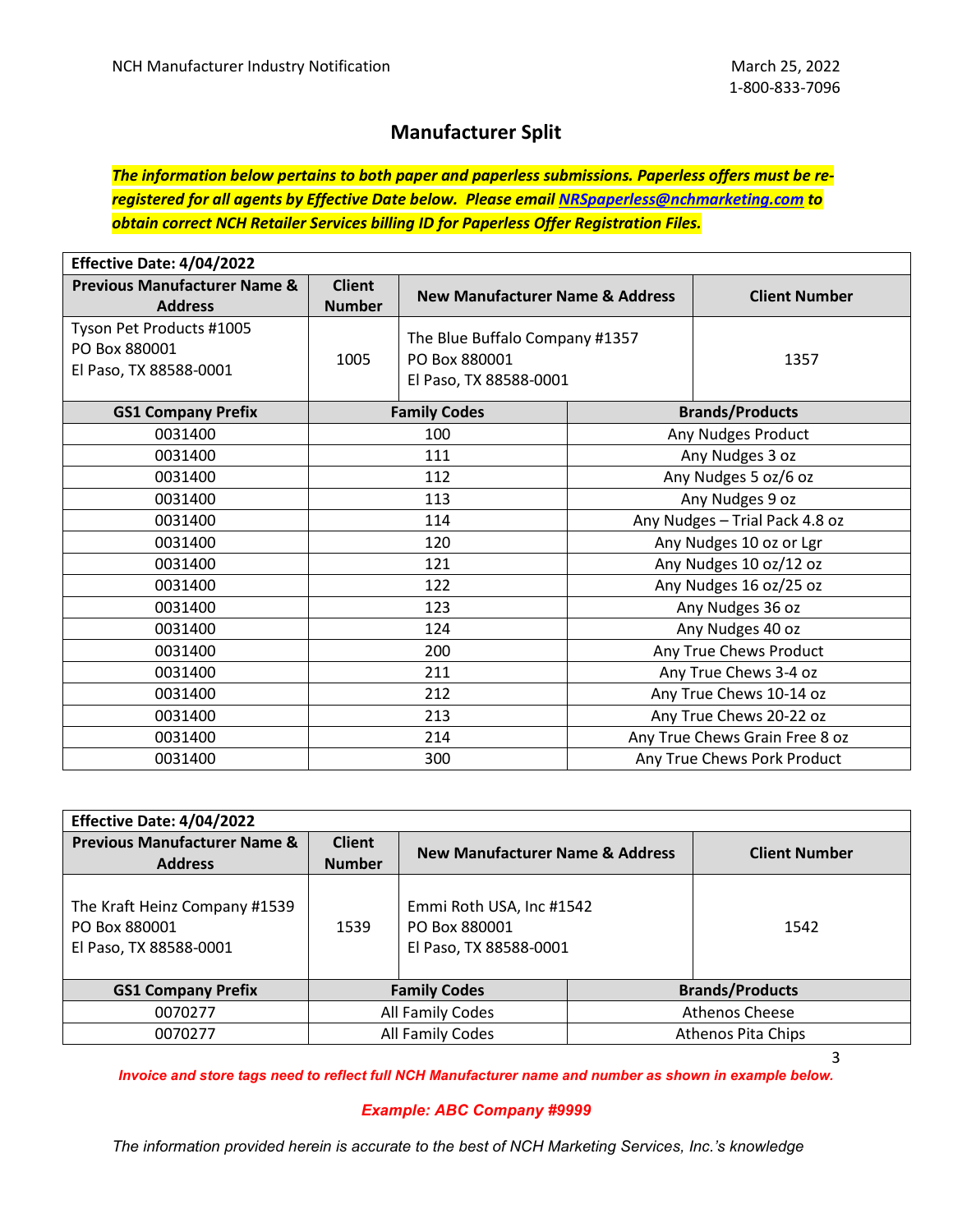# **Manufacturer Redemption Address Change**

*The information below pertains to both paper and paperless submissions. Paperless offers must be reregistered for all agents by Effective Date below. Please email [NRSpaperless@nchmarketing.com](mailto:NRSpaperless@nchmarketing.com) to obtain correct NCH Retailer Services billing ID for Paperless Offer Registration Files.* 

| <b>Effective Date:</b>                 |                                |                               |                           |
|----------------------------------------|--------------------------------|-------------------------------|---------------------------|
| <b>Manufacturer Name &amp; Address</b> | <b>Client</b><br><b>Number</b> | <b>Forwarding Information</b> | <b>GS1 Company Prefix</b> |
|                                        |                                |                               |                           |

# **Manufacturer Name Change**

## *The information below pertains to both paper and paperless submissions*

| <b>Effective Date: 3/11/22</b>                            |                                |                                           |                      |
|-----------------------------------------------------------|--------------------------------|-------------------------------------------|----------------------|
| <b>Previous Manufacturer Name &amp;</b><br><b>Address</b> | <b>Client</b><br><b>Number</b> | <b>New Manufacturer Name</b><br>& Address | <b>Client Number</b> |
| Claire-Sprayway, Inc #1488                                |                                | PLZ Corp (Sprayway, Inc) #1488            |                      |
| PO Box 880001                                             | 1488                           | PO Box 880001                             | 1488                 |
| El Paso, TX 88588-0001                                    |                                | El Paso, TX 88588-0001                    |                      |

# **Manufacturer Redemption Clarification**

#### *The information below pertains to both paper and paperless submissions*

| <b>Manufacturer Name &amp; Address</b> | <b>Client</b><br><b>Number</b> | <b>Comments</b> |
|----------------------------------------|--------------------------------|-----------------|
|                                        |                                |                 |

*Invoice and store tags need to reflect full NCH Manufacturer name and number as shown in example below.*

#### *Example: ABC Company #9999*

*The information provided herein is accurate to the best of NCH Marketing Services, Inc.'s knowledge*

4